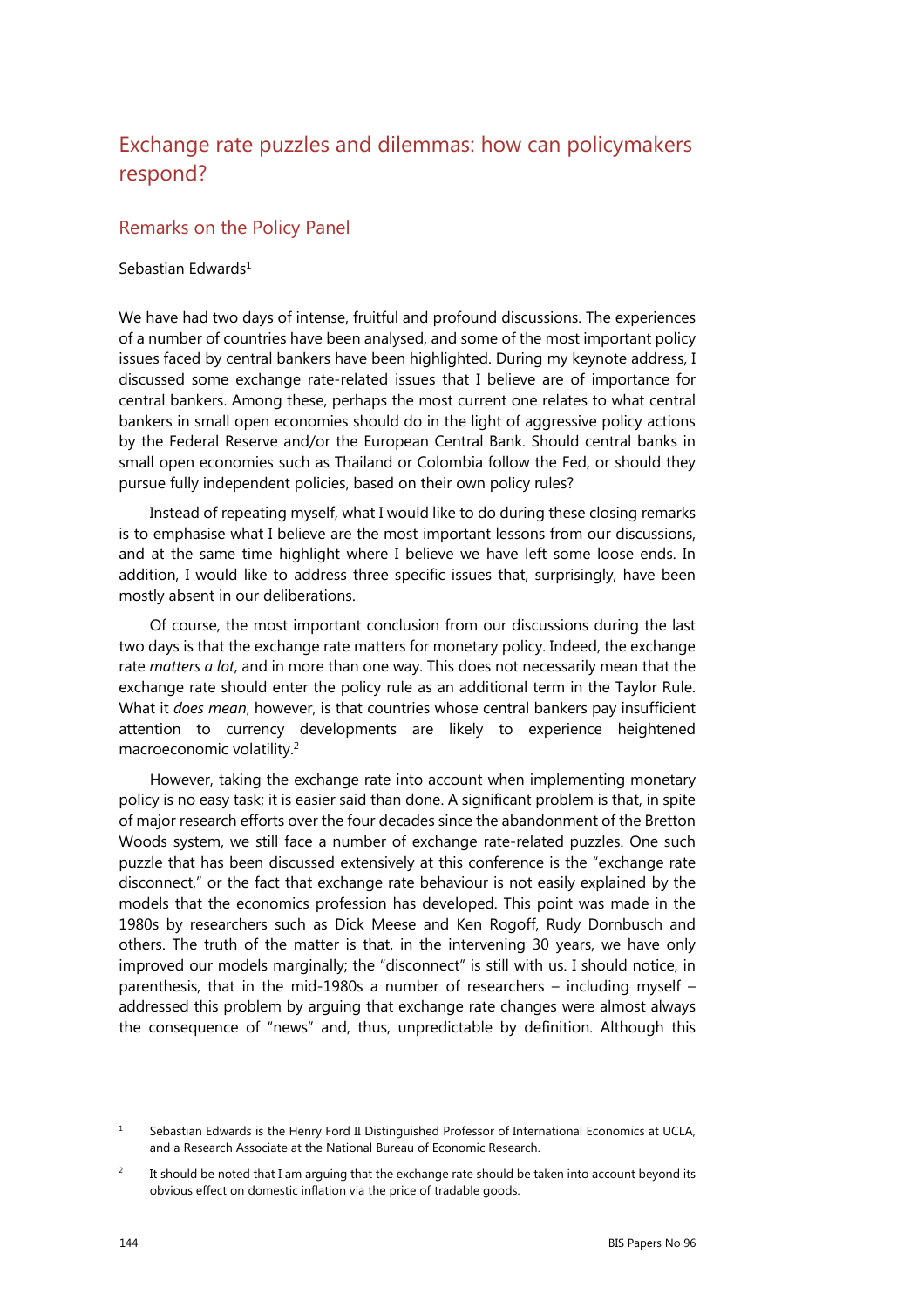perspective is technically solid, it is not useful for practical men and women, or for the anxious central banker.

Another important lesson that emerges from our discussions is the fact that the nominal exchange rate is not neutral in the short run. Indeed, large nominal exchange rate changes will elicit in the short run – a run that can last up to nine months, if not longer – significant real effects that will impact economic activity, including unemployment. The issue, of course, has to do with the size of the "pass-through coefficient," and with the relationship between nominal exchange rate changes and real exchange rate changes at different time horizons. This topic was researched extensively by Michael Mussa during the 1980s; his conclusion was that real exchange rate changes were overwhelmingly dominated by nominal exchange rate fluctuations. This is still true today.

As I pointed out during my keynote speech, the recent (2015–17) experience in Mexico is a clear example of the problem at hand: for political reasons – the so-called "Trump effect" – the Mexican peso depreciated at a very fast pace starting in mid-2015. In fact, the peso lost value much faster than what was justified by fundamentals. These developments introduced significant hardship into the Mexican economy, and made the job of Mexico's central bank governor, Agustín Carstens, extremely challenging. The policy rate was lifted by 425 basis points in a 20-month period!

Another important policy question raised at the conference – a point emphasised, in particular, by Charles Engel – is the extent to which capital controls should be part of the policy kit used by central bankers. Again, this is an old question. Perhaps not as old as the discussions on the "exchange rate disconnect puzzle," but dating, at least, back to the late 1980s. In a number of quarters it has become fashionable to argue that although controls on capital *outflows* do not work effectively and result in significant costs, small open economies should consider using controls on *inflows* as a way of avoiding excessive exchange rate volatility and speculation. As with many issues related to the connection between currencies and monetary policy, the empirical evidence is not 100% clear. While some researchers claim to have found that controls on inflows reduce exchange rate volatility, others have failed to unearth a significant and persistent effect.<sup>3</sup> Part of the problem with evaluating the effectiveness of capital controls on inflows – which often take the form of unremunerated reserve requirements, or URRs – is that they have usually been implemented at the same time as an active exchange rate intervention policy is enacted. This was indeed the case in Chile during the 1990s; what makes Chile's experience particularly important is that this was the first country to systematically adopt a URRs policy. After the controls on inflows were enacted in 1990, exchange rate volatility declined noticeably. However, the question remained of whether reduced currency volatility was the result of the controls on inflows, or a consequence of the policy of currency intervention, which at the time took the form of an exchange rate band. In order to address this issue, Roberto Rigobón and I developed a model where we calculated the "shadow" exchange rate, or currency value that would have prevailed in the absence of the bands. We concluded that the lower volatility was mostly the result of the band, and not of the controls on inflows. At the same time, we found that the unremunerated reserve requirements on short-term inflows did

<sup>3</sup> Much of this research has been undertaken for the case of Chile, a pioneer in the use of controls on inflows.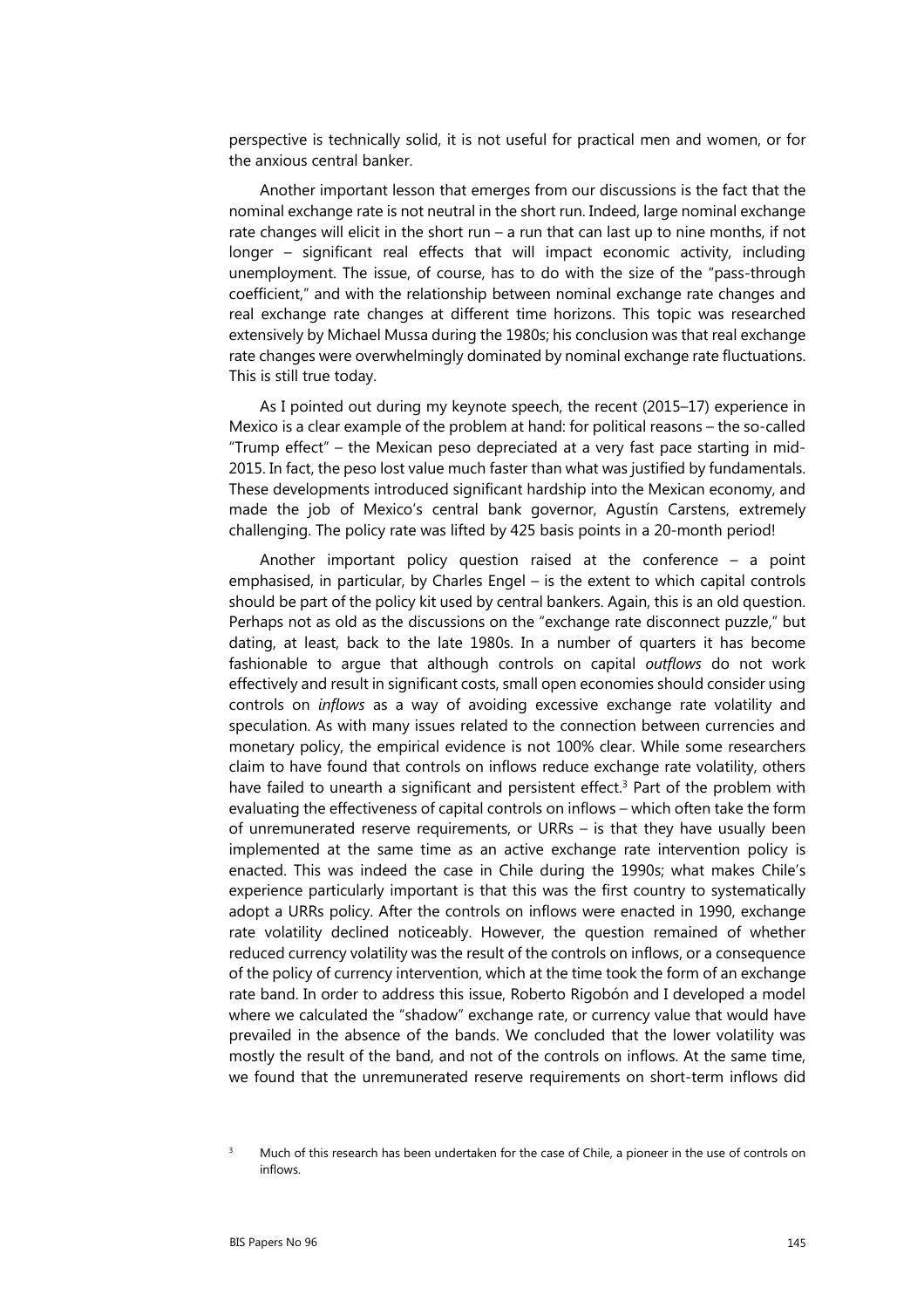change the maturity of capital inflows; short-term flows were reduced, while longer term ones – including FDI – increased.4

Let me now turn to three topics which, surprisingly, were not addressed during our deliberations.5 The first one is "sudden stops," a phenomenon studied in great detail by Guillermo Calvo, myself and others. Many small open economies that run relatively large and persistent current account deficits are, from time to time, subject to a sudden and very massive reduction of capital inflows. This phenomenon has been quite common in Latin America; it was widespread in Asia during the East Asian crisis in 1997–98, and more recently affected Iceland (2008). When capital inflows suddenly dry up, and countries are forced to adjust, the costs in terms of unemployment and reduced economic activity can be very significant. The key question here is how central banks should prepare themselves for the eventuality of a sudden stop episode. Indeed, incorporating this type of scenario into the analysis provides an additional rationale for an active international reserves accumulation policy on behalf of the monetary authorities. Of course, the question of the efficiency of "self-insurance" programmes is still on the table, and should be discussed and analysed in greater detail.

A second issue which was not discussed during our deliberations has to do with "current account reversals". Although this phenomenon is closely related to "sudden stops," it is not exactly the same. There is abundant evidence suggesting that there have been a number of historical episodes of sudden stops which have not been accompanied by current account reversals.<sup>6</sup> The explanation is that in a number of instances countries have been able to use international reserves, or official capital from the multilaterals, to cushion the effects of a sudden change in private capital flows.

The "reversals" issue is intimately connected to the question of whether there are certain thresholds for current account deficits beyond which the economic authorities should become concerned. This problem is related to what is sometimes referred to as the "Lawson Doctrine".<sup>7</sup> In the early 1980s, Nigel Lawson, the Chancellor of the United Kingdom's Exchequer, argued that there was no reason to be concerned about very large current account deficits, if the imbalances were the result of private sector decisions. In his view, to the extent that massive deficits – we are talking here of current account deficits in excess of 5% or 6% of GDP – were financed with private monies, there was no cause for concern. However, the empirical evidence emanating from a number of exhaustive research projects indicate that independently of the sources of financing, very large current account disequilibria are likely to be followed by very significant adjustment processes which are costly to the economy. This is particularly the case when the adjustment is accompanied by a very large devaluation – a relatively recent example of this is the Argentine peso crisis of 2001–02. In that regard, and from the perspective of the topic of this conference, a pertinent question

<sup>4</sup> S Edwards and R Rigobón, "Capital controls on inflows, exchange rate volatility and external vulnerability", *Journal of International Economics*, vol 78, no 2, 2009, pp 256–67.

<sup>5</sup> Another important topic that was absent from our discussions has to do with the "shadow" banking sector.

<sup>6</sup> S Edwards, "Thirty years of current account imbalances, current account reversals and sudden stops", Mundell-Fleming Lecture, *IMF Staff Papers*, 2004.

<sup>7</sup> O Blanchard, "Current account deficits in rich countries", *IMF Staff Papers*, vol 54, no 2, pp 191–19, 2007.